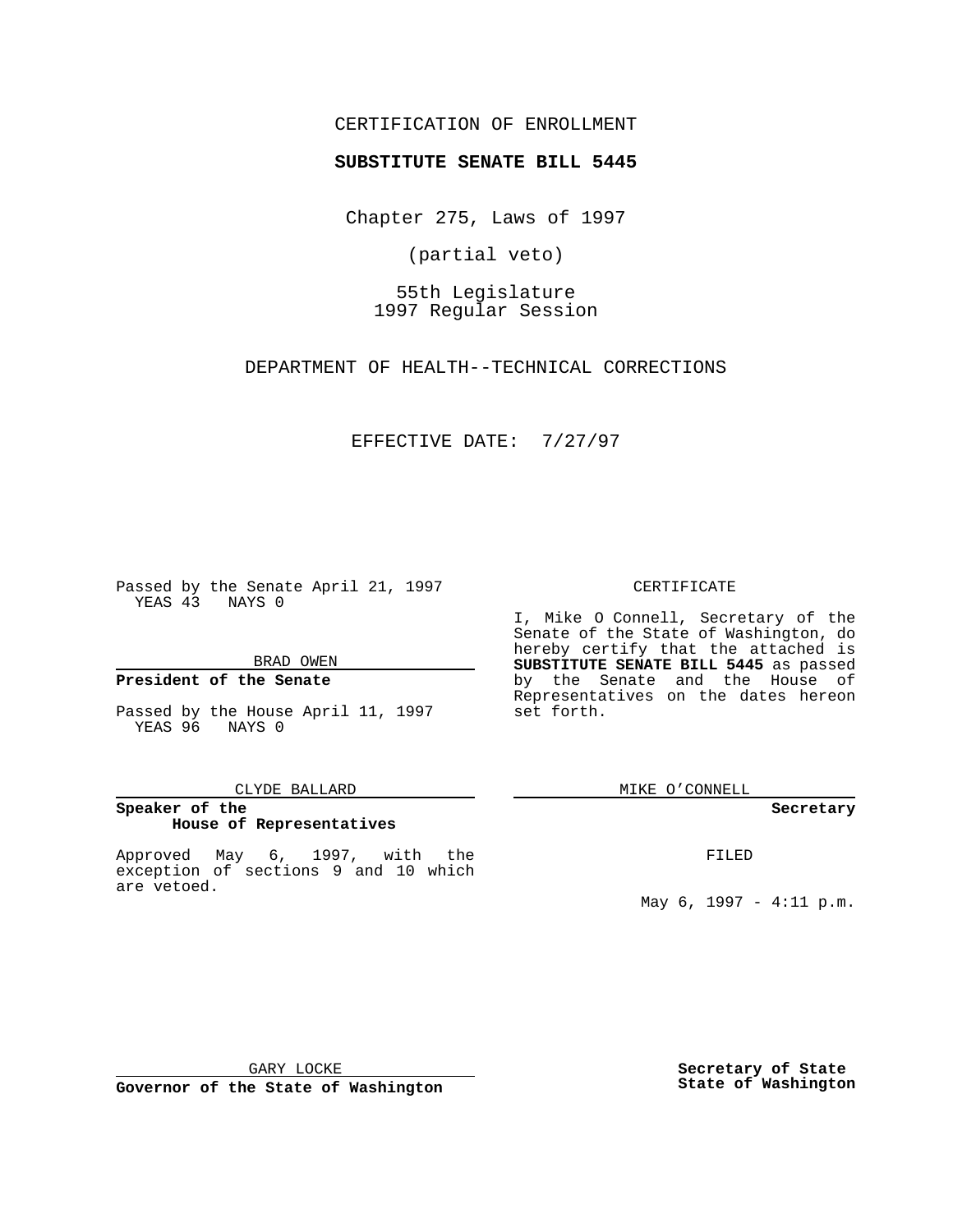# **SUBSTITUTE SENATE BILL 5445** \_\_\_\_\_\_\_\_\_\_\_\_\_\_\_\_\_\_\_\_\_\_\_\_\_\_\_\_\_\_\_\_\_\_\_\_\_\_\_\_\_\_\_\_\_\_\_

\_\_\_\_\_\_\_\_\_\_\_\_\_\_\_\_\_\_\_\_\_\_\_\_\_\_\_\_\_\_\_\_\_\_\_\_\_\_\_\_\_\_\_\_\_\_\_

AS AMENDED BY THE HOUSE

Passed Legislature - 1997 Regular Session

#### **State of Washington 55th Legislature 1997 Regular Session**

**By** Senate Committee on Health & Long-Term Care (originally sponsored by Senators Deccio, Wojahn, Wood, Fairley and Winsley)

Read first time 02/19/97.

 AN ACT Relating to making technical corrections to statutes administered by the department of health; amending 1995 1st sp.s. c 18 553 (uncodified); reenacting and amending RCW 18.71.210, 18.130.040, 18.35.060, and 18.35.080; reenacting RCW 18.35.090; adding a new section to chapter 43.03 RCW; creating new sections; and providing an expiration date.

7 BE IT ENACTED BY THE LEGISLATURE OF THE STATE OF WASHINGTON:

8 **Sec. 1.** RCW 18.71.210 and 1995 c 65 s 4 and 1995 c 103 s 1 are 9 each reenacted and amended to read as follows:

 No act or omission of any physician's trained emergency medical service intermediate life support technician and paramedic, as defined 12 in RCW 18.71.200, or any emergency medical technician or first responder, as defined in RCW 18.73.030, done or omitted in good faith while rendering emergency medical service under the responsible supervision and control of a licensed physician or an approved medical program director or delegate(s) to a person who has suffered illness or bodily injury shall impose any liability upon: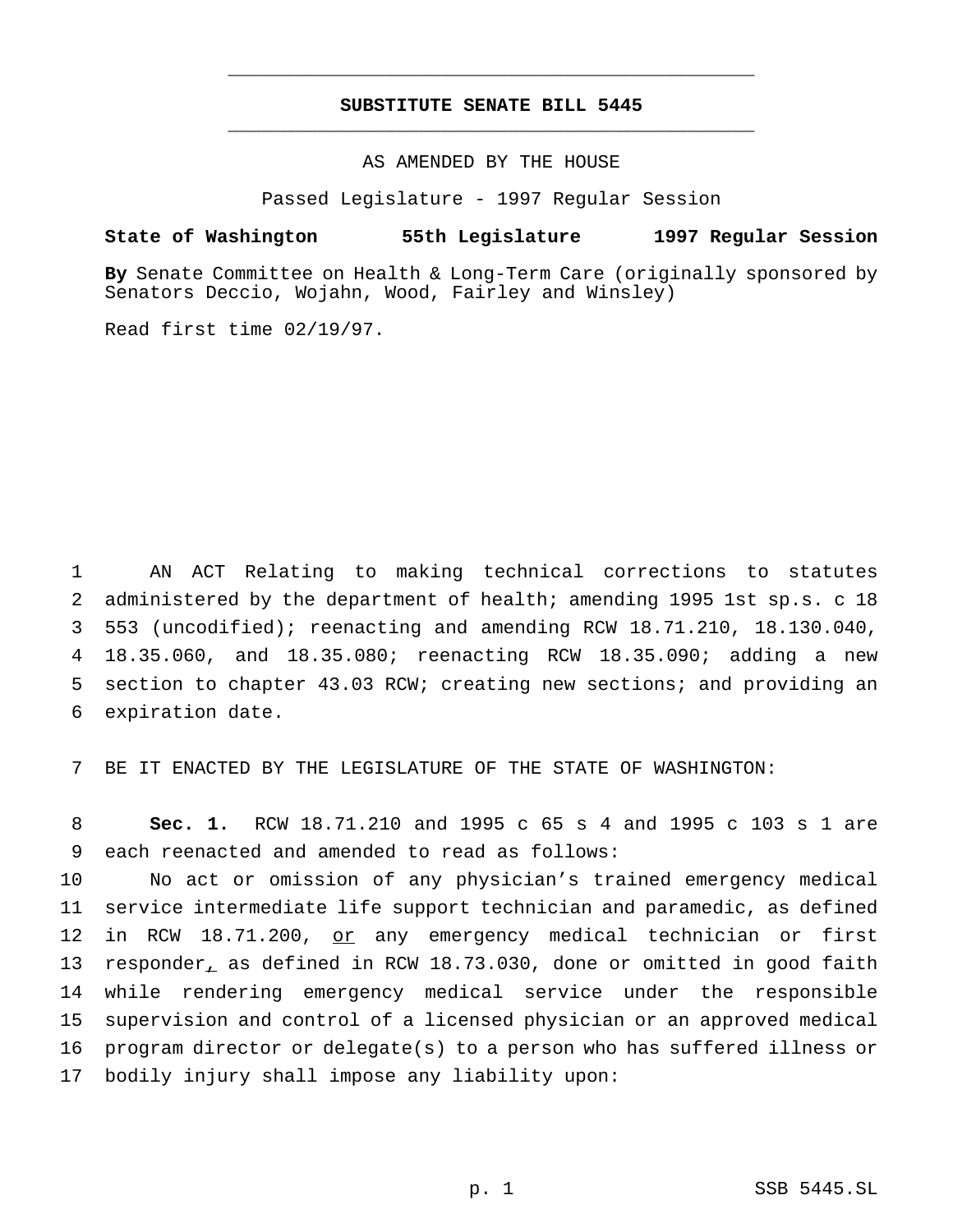(1) The physician's trained emergency medical service intermediate life support technician and paramedic, emergency medical technician, or first responder;

(2) The medical program director;

(3) The supervising physician(s);

 (4) Any hospital, the officers, members of the staff, nurses, or other employees of a hospital;

8 (5) Any training agency or training physician(s);

(6) Any licensed ambulance service; or

 (7) Any federal, state, county, city or other local governmental unit or employees of such a governmental unit.

 This section shall apply to an act or omission committed or omitted in the performance of the actual emergency medical procedures and not in the commission or omission of an act which is not within the field of medical expertise of the physician's trained emergency medical service intermediate life support technician and paramedic, emergency medical technician, or first responder, as the case may be.

 This section shall apply also, as to the entities and personnel described in subsections (1) through (7) of this section, to any act or omission committed or omitted in good faith by such entities or personnel in rendering services at the request of an approved medical 22 program director in the training of emergency medical service 23 ((medical)) personnel for certification or recertification pursuant to this chapter.

 This section shall not apply to any act or omission which constitutes either gross negligence or willful or wanton misconduct.

 **Sec. 2.** RCW 18.130.040 and 1996 c 200 s 32 and 1996 c 81 s 5 are each reenacted and amended to read as follows:

 (1) This chapter applies only to the secretary and the boards and commissions having jurisdiction in relation to the professions licensed under the chapters specified in this section. This chapter does not apply to any business or profession not licensed under the chapters specified in this section.

 (2)(a) The secretary has authority under this chapter in relation to the following professions:

(i) Dispensing opticians licensed under chapter 18.34 RCW;

(ii) Naturopaths licensed under chapter 18.36A RCW;

(iii) Midwives licensed under chapter 18.50 RCW;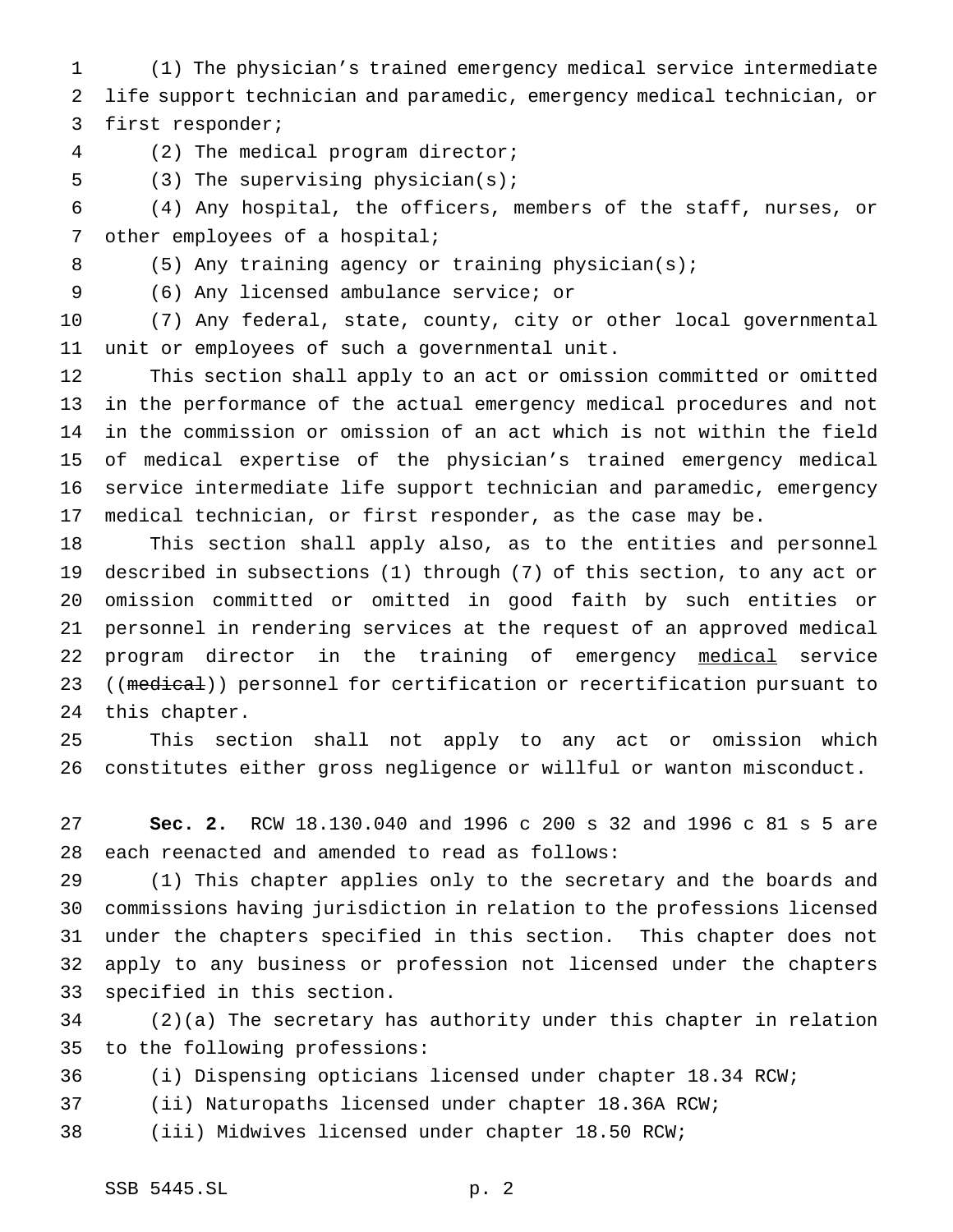(iv) Ocularists licensed under chapter 18.55 RCW; (v) Massage operators and businesses licensed under chapter 18.108 RCW; (vi) Dental hygienists licensed under chapter 18.29 RCW; (vii) Acupuncturists licensed under chapter 18.06 RCW; (viii) Radiologic technologists certified and X-ray technicians registered under chapter 18.84 RCW; (ix) Respiratory care practitioners certified under chapter 18.89 RCW; (x) Persons registered or certified under chapter 18.19 RCW; (xi) Persons registered as nursing pool operators under chapter 18.52C RCW; (xii) Nursing assistants registered or certified under chapter 14 ((18.79)) 18.88A RCW; (xiii) Health care assistants certified under chapter 18.135 RCW; (xiv) Dietitians and nutritionists certified under chapter 18.138 RCW; (xv) Sex offender treatment providers certified under chapter 18.155 RCW; (xvi) Persons licensed and certified under chapter 18.73 RCW or RCW 18.71.205; (xvii) Persons registered as adult family home providers and resident managers under RCW 18.48.020; and (xviii) Denturists licensed under chapter 18.30 RCW. (b) The boards and commissions having authority under this chapter are as follows: (i) The podiatric medical board as established in chapter 18.22 RCW; (ii) The chiropractic quality assurance commission as established in chapter 18.25 RCW; (iii) The dental quality assurance commission as established in chapter 18.32 RCW; (iv) The board of hearing and speech as established in chapter 18.35 RCW; (v) The board of examiners for nursing home administrators as established in chapter 18.52 RCW; (vi) The optometry board as established in chapter 18.54 RCW governing licenses issued under chapter 18.53 RCW;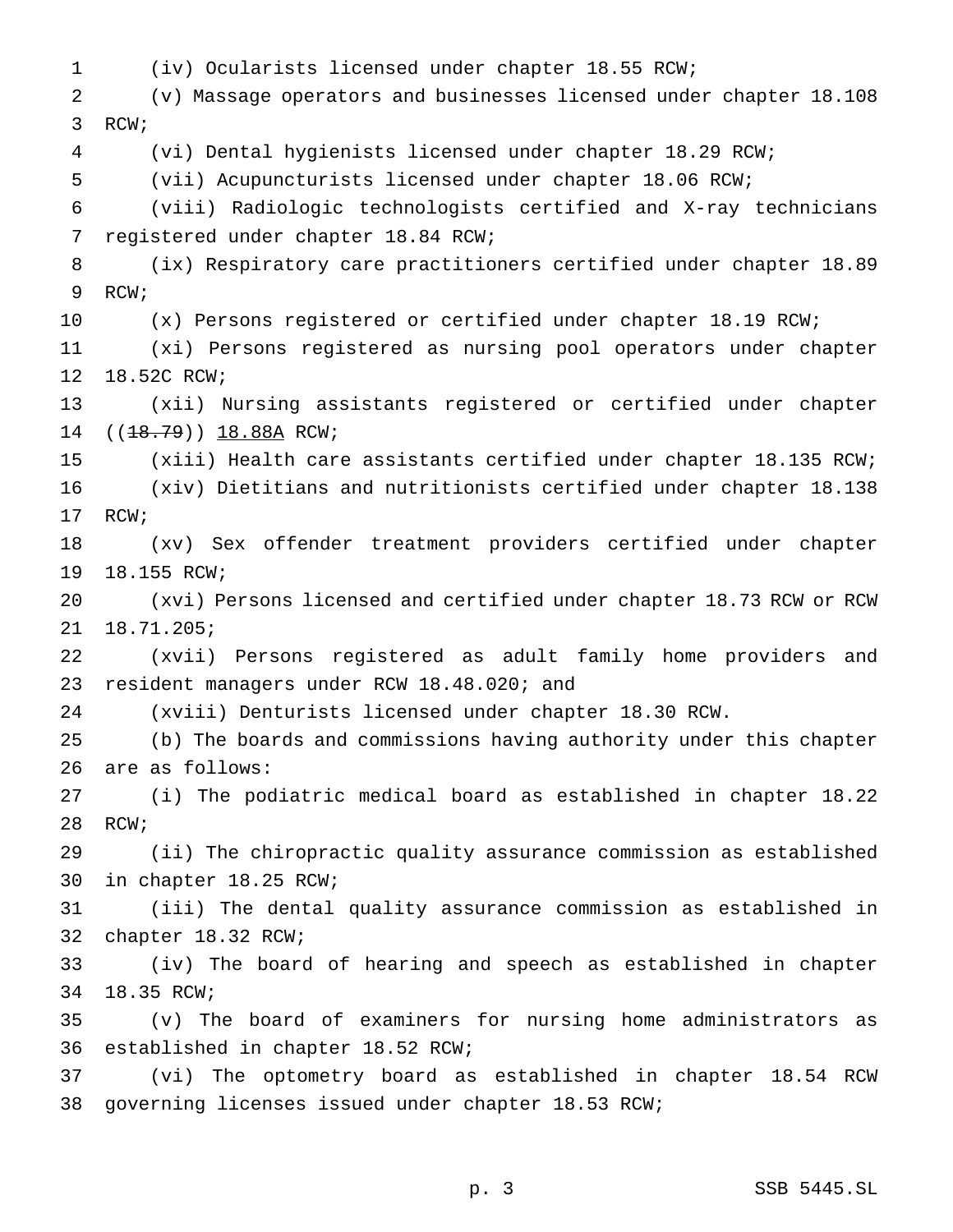(vii) The board of osteopathic medicine and surgery as established in chapter 18.57 RCW governing licenses issued under chapters 18.57 and 18.57A RCW;

 (viii) The board of pharmacy as established in chapter 18.64 RCW governing licenses issued under chapters 18.64 and 18.64A RCW;

 (ix) The medical quality assurance commission as established in chapter 18.71 RCW governing licenses and registrations issued under chapters 18.71 and 18.71A RCW;

 (x) The board of physical therapy as established in chapter 18.74 RCW;

 (xi) The board of occupational therapy practice as established in chapter 18.59 RCW;

 (xii) The nursing care quality assurance commission as established in chapter 18.79 RCW governing licenses issued under that chapter;

 (xiii) The examining board of psychology and its disciplinary committee as established in chapter 18.83 RCW; and

 (xiv) The veterinary board of governors as established in chapter 18.92 RCW.

 (3) In addition to the authority to discipline license holders, the disciplining authority has the authority to grant or deny licenses based on the conditions and criteria established in this chapter and the chapters specified in subsection (2) of this section. This chapter also governs any investigation, hearing, or proceeding relating to denial of licensure or issuance of a license conditioned on the applicant's compliance with an order entered pursuant to RCW 18.130.160 by the disciplining authority.

 (4) All disciplining authorities shall adopt procedures to ensure substantially consistent application of this chapter, the Uniform Disciplinary Act, among the disciplining authorities listed in subsection (2) of this section.

 **Sec. 3.** RCW 18.35.060 and 1996 c 200 s 7 and 1996 c 191 s 19 are each reenacted and amended to read as follows:

 (1) The department shall issue a hearing instrument fitting/ dispensing permit to any applicant who has shown to the satisfaction of the department that the applicant:

(a) Is at least twenty-one years of age;

 (b) If issued a hearing instrument fitter/dispenser permit, would be employed and directly supervised in the fitting and dispensing of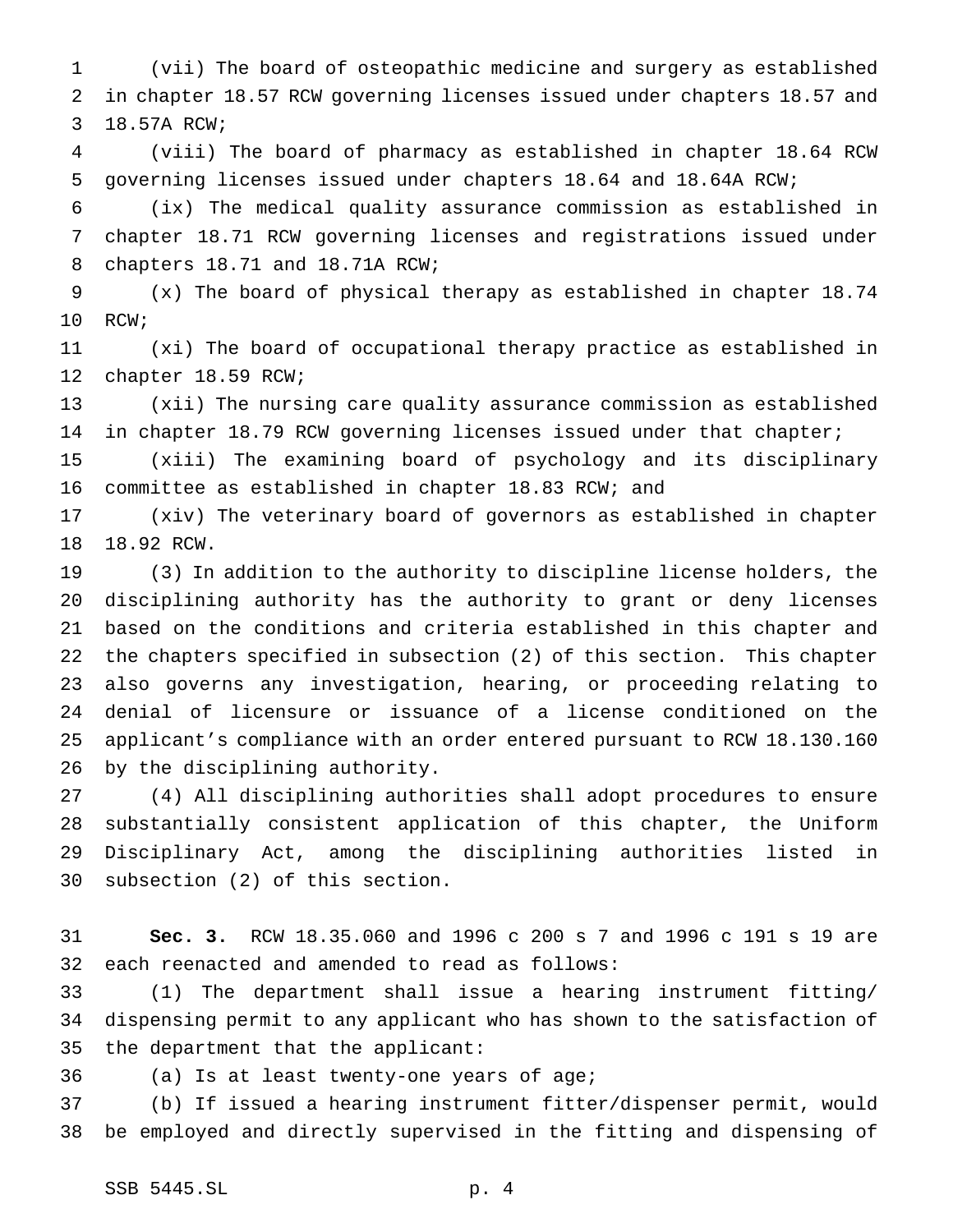hearing instruments by a person licensed or certified in good standing as a hearing instrument fitter/dispenser or audiologist for at least two years unless otherwise approved by the board;

 (c) Has complied with administrative procedures, administrative requirements, and fees determined as provided in RCW 43.70.250 and 43.70.280;

 (d) Has not committed unprofessional conduct as specified by the 8 uniform disciplinary act; and

(e) Is a high school graduate or the equivalent.

 The provisions of RCW 18.35.030, 18.35.110, and 18.35.120 shall apply to any person issued a hearing instrument fitter/dispenser permit. Pursuant to the provisions of this section, a person issued a hearing instrument fitter/dispenser permit may engage in the fitting and dispensing of hearing instruments without having first passed the hearing instrument fitter/dispenser examination provided under this chapter.

 (2) The hearing instrument fitter/dispenser permit shall contain the names of the employer and the licensed or certified supervisor under this chapter who are employing and supervising the hearing instrument fitter/dispenser permit holder and those persons shall execute an acknowledgment of responsibility for all acts of the hearing instrument fitter/dispenser permit holder in connection with the fitting and dispensing of hearing instruments.

 (3) A hearing instrument fitter/dispenser permit holder may fit and dispense hearing instruments, but only if the hearing instrument fitter/dispenser permit holder is under the direct supervision of a licensed hearing instrument fitter/dispenser or certified audiologist under this chapter in a capacity other than as a hearing instrument fitter/dispenser permit holder. Direct supervision by a licensed hearing instrument fitter/dispenser or certified audiologist shall be required whenever the hearing instrument fitter/dispenser permit holder is engaged in the fitting or dispensing of hearing instruments during the hearing instrument fitter/dispenser permit holder's employment. The board shall develop and adopt guidelines on any additional supervision or training it deems necessary.

 (4) ((No individual may hold a hearing instrument fitter/dispenser 37 permit for more than two years.)) The hearing instrument fitter/dispenser permit expires one year from the date of its issuance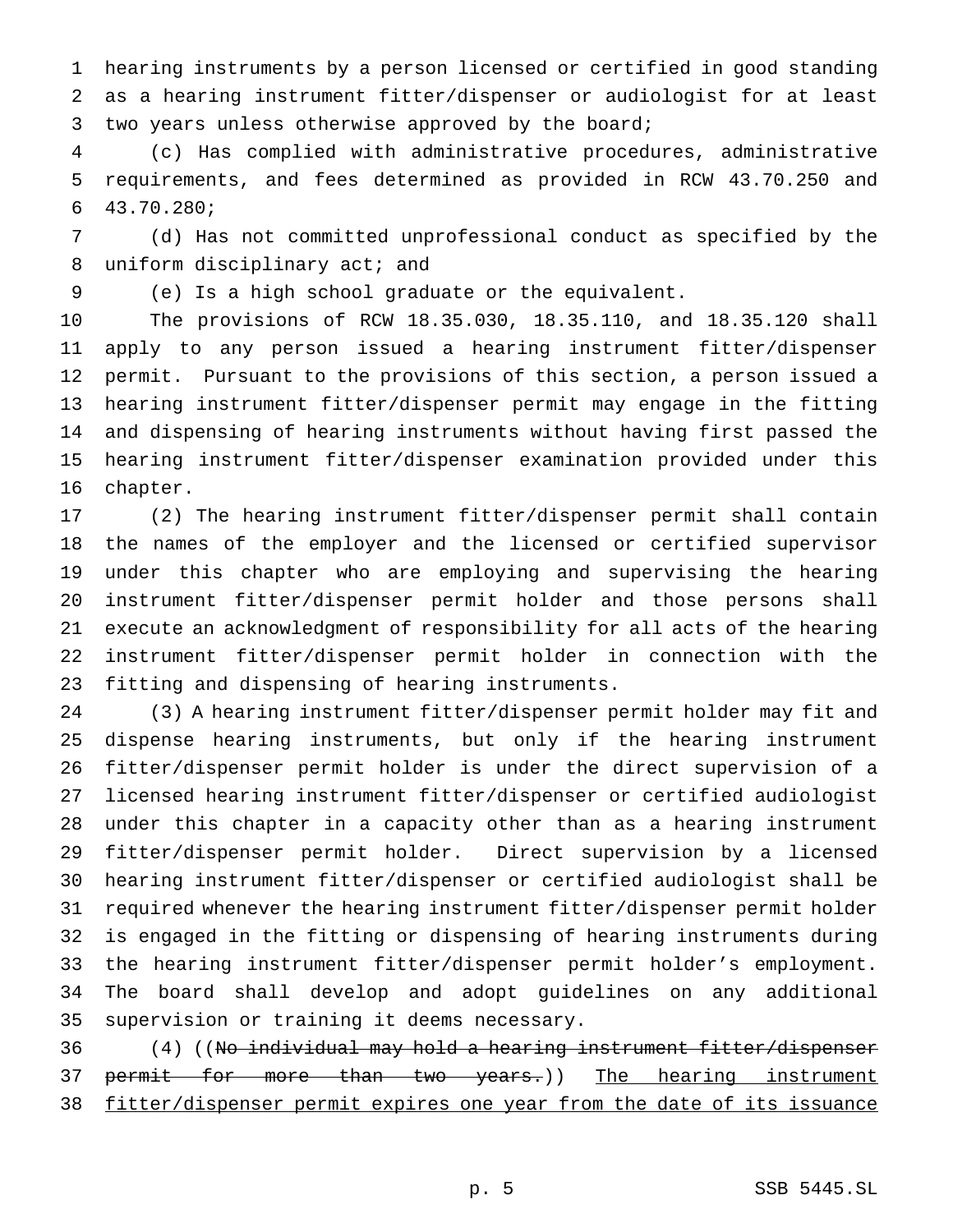except that on recommendation of the board the permit may be reissued for one additional year only.

 (5) No certified audiologist or licensed hearing instrument fitter/ dispenser under this chapter may assume the responsibility for more than one hearing instrument fitter/dispenser permit holder at any one time.

 (6) The department, upon approval by the board, shall issue an interim permit authorizing an applicant for speech-language pathologist certification or audiologist certification who, except for the postgraduate professional experience and the examination requirements, meets the academic and practicum requirements of RCW 18.35.040 to practice under interim permit supervision by a certified speech- language pathologist or certified audiologist. The interim permit is valid for a period of one year from date of issuance. The board shall determine conditions for the interim permit.

 **Sec. 4.** RCW 18.35.080 and 1996 c 200 s 9 and 1996 c 191 s 20 are each reenacted and amended to read as follows:

 (1) The department shall license or certify each qualified applicant who satisfactorily completes the required examinations for his or her profession and complies with administrative procedures and administrative requirements established pursuant to RCW 43.70.250 and 43.70.280.

 (2) The board shall waive the examination and grant a speech- language pathology certificate to a person engaged in the profession of speech-language pathology in this state on June 6, 1996, if the board determines that the person meets commonly accepted standards for the profession, as defined by rules adopted by the board. Persons eligible for certification under this subsection must apply for a certificate before July 1, 1997.

 (3) The board shall waive the examinations and grant an audiology certificate to a person engaged in the profession of audiology in this state on June 6, 1996, if the board determines that the person meets the commonly accepted standards for the profession and has passed the hearing instrument fitter/dispenser examination. Persons eligible for certification under this subsection must apply for a certificate before July 1, 1997.

 (4) The board shall grant an audiology certificate to a person engaged in the profession of audiology, who has not been licensed as a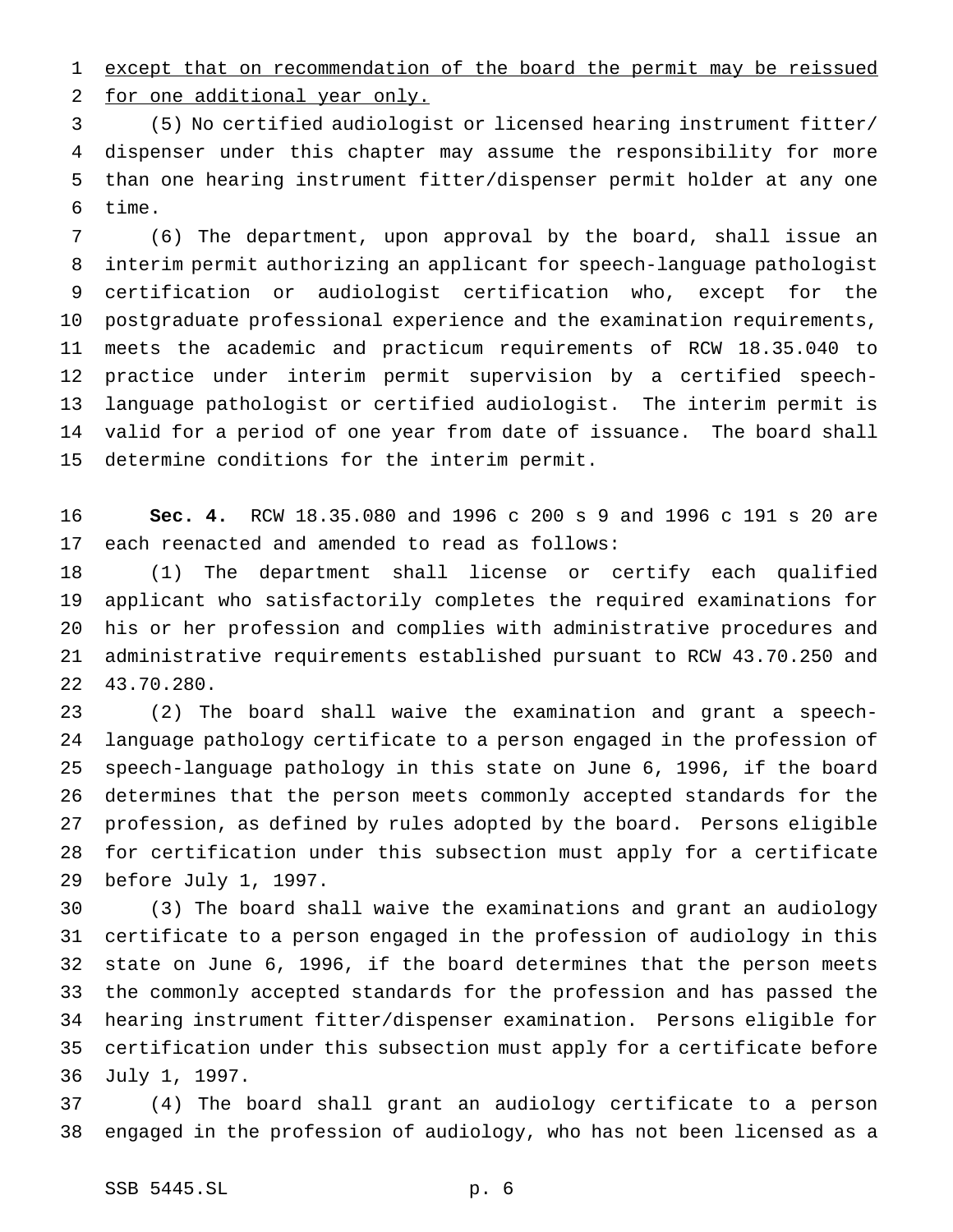1 hearing ((aid [instrument])) instrument fitter/dispenser, but who meets the commonly accepted standards for the profession of audiology and graduated from a board-approved program after January 1, 1993, and has passed sections of the examination pertaining to RCW 18.35.070 (3), (4), and (5). Persons eligible for certification under this subsection must apply for a certificate before July 1, 1997.

 (5) Persons engaged in the profession of audiology who meet the commonly accepted standards for the profession of audiology and graduated from a board-approved program prior to January 1, 1993, and who have not passed the hearing instrument fitter/dispenser examination shall be granted a temporary audiology certificate (nondispensing) for a period of two years from June 6, 1996, during which time they must pass sections of the hearing instrument fitter/dispenser examination pertaining to RCW 18.35.070 (1)(c), (2)(e) and (f), (3), (4), and (5). The board may extend the term of the temporary certificate upon review. Persons eligible for certification under this subsection must apply for a certificate before July 1, 1997.

 **Sec. 5.** RCW 18.35.090 and 1996 c 200 s 11 and 1996 c 191 s 21 are each reenacted to read as follows:

 Each person who engages in practice under this chapter shall comply with administrative procedures and administrative requirements established under RCW 43.70.250 and 43.70.280 and shall keep the license, certificate, or permit conspicuously posted in the place of business at all times. The secretary may establish mandatory continuing education requirements and/or continued competency standards to be met by licensees or certificate or permit holders as a condition for license, certificate, or permit renewal.

 **Sec. 6.** RCW 18.88A.230 and 1995 1st sp.s. c 18 s 48 are each amended to read as follows:

 (1) The nurse and nursing assistant shall be accountable for their own individual actions in the delegation process. Nurses acting within the protocols of their delegation authority shall be immune from liability for any action performed in the course of their delegation duties. Nursing assistants following written delegation instructions from registered nurses performed in the course of their accurately written, delegated duties shall be immune from liability.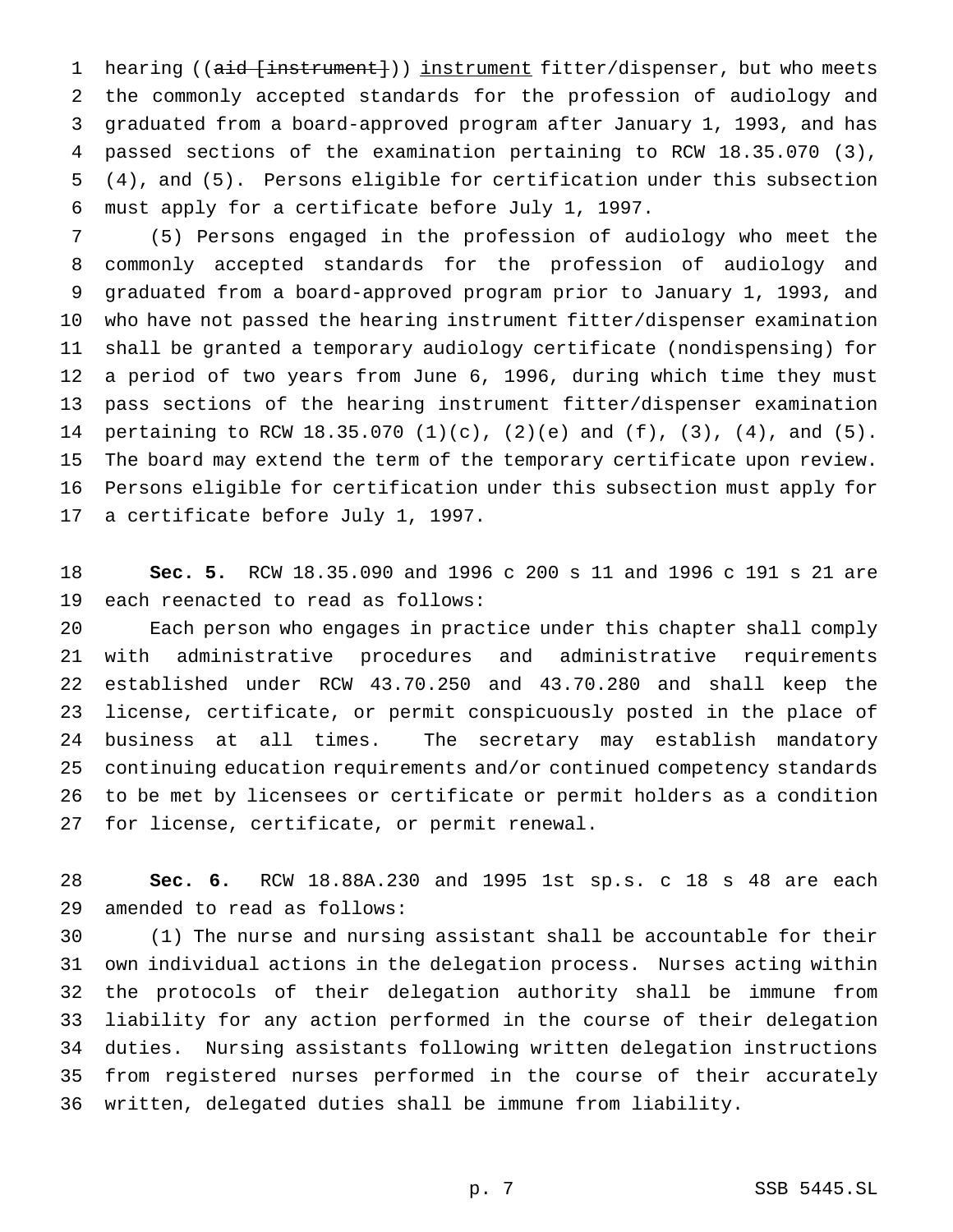(2) No person may coerce a nurse into compromising patient safety by requiring the nurse to delegate if the nurse determines it is inappropriate to do so. Nurses shall not be subject to any employer reprisal or disciplinary action by the Washington nursing care quality assurance commission for refusing to delegate tasks or refusing to provide the required training for delegation if the nurse determines delegation may compromise patient safety. Nursing assistants shall not be subject to any employer reprisal or disciplinary action by the nursing care quality assurance commission for refusing to accept 10 delegation of a nursing task based on patient safety issues. No community residential program, adult family home, or boarding home contracting to provide assisted-living services may discriminate or retaliate in any manner against a person because the person made a complaint or cooperated in the investigation of a complaint.

 (3) The department of social and health services shall impose a civil fine of not less than two hundred fifty dollars nor more than one thousand dollars on a community residential program, adult family home, or boarding home under chapter 18, Laws of 1995 1st sp. sess. that knowingly permits an employee to perform a nursing task except as delegated by a nurse pursuant to chapter 18, Laws of 1995 1st sp. sess.

 **Sec. 7.** 1995 1st sp.s. c 18 s 53 (uncodified) is amended to read as follows:

 The secretary of health in consultation with the Washington nursing care quality assurance commission and the department of social and health services shall monitor the implementation of sections 45 through 54 of this act and shall make an interim report by December 31, 1996, 27 and a final report by December 31, ((1997)) 1998, to the legislature with any recommendations for improvements. As part of the monitoring process, the secretary of health and the secretary of social and health services, in consultation with the University of Washington school of nursing, shall conduct a study to be completed by September 30, (( $1997$ ))  $1998$ , which shall be a part of the final report to be 33 submitted to the legislature by December 31, ((1997)) 1998. The study shall include consideration of the protection of health and safety of persons with developmental disabilities and residents of adult family homes and boarding homes providing assisted living services, including the appropriateness of the tasks allowed for delegation, level and type of training and regulation of nursing assistants. The report shall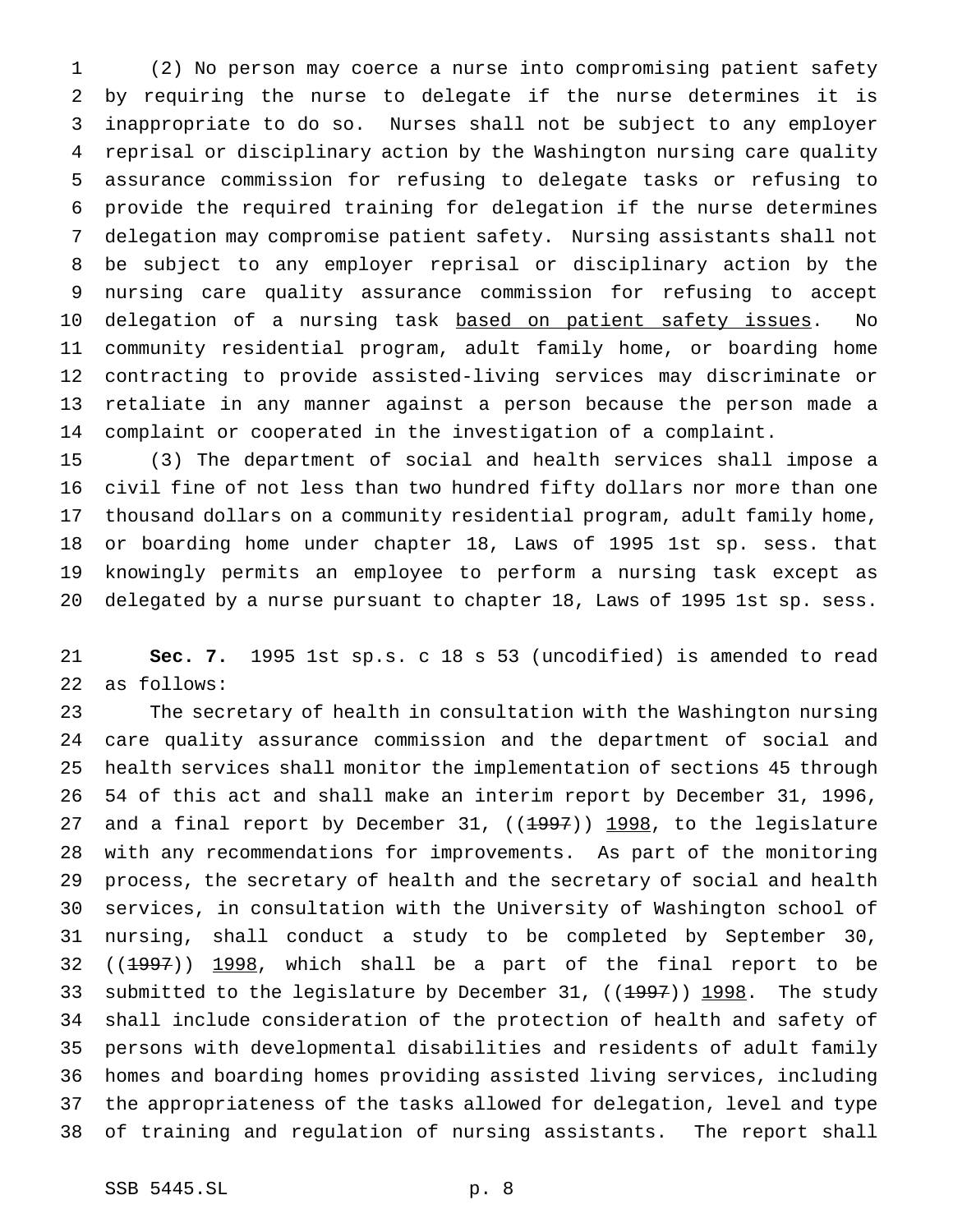include direct observation, documentation, and interviews, and shall specifically include data on the following:

(1) Patient, nurse, and nursing assistant satisfaction;

 (2) Medication errors, including those resulting in hospitalization;

(3) Compliance with required training;

(4) Compliance with nurse delegation protocols;

(5) Incidence of harm to patients, including abuse and neglect;

9 (6) Impact on access to care;

(7) Impact on patient quality of life; and

(8) Incidence of coercion in the nurse-delegation process.

 **Sec. 8.** RCW 18.74.010 and 1991 c 12 s 1 are each amended to read as follows:

 Unless the context otherwise requires, the definitions in this section apply throughout this chapter.

 (1) "Board" means the board of physical therapy created by RCW 18.74.020.

(2) "Department" means the department of health.

 (3) "Physical therapy" means the treatment of any bodily or mental condition of any person by the use of the physical, chemical, and other properties of heat, cold, air, light, water, electricity, sound, massage, and therapeutic exercise, which includes posture and rehabilitation procedures; the performance of tests and measurements of neuromuscular function as an aid to the diagnosis or treatment of any human condition; performance of treatments on the basis of test findings after consultation with and periodic review by an authorized health care practitioner except as provided in RCW 18.74.012; supervision of selective forms of treatment by trained supportive personnel; and provision of consultative services for health, education, and community agencies. The use of Roentgen rays and radium for diagnostic and therapeutic purposes, the use of electricity for surgical purposes, including cauterization, and the use of spinal manipulation or manipulative mobilization of the spine and its immediate articulations, are not included under the term "physical therapy" as used in this chapter.

 (4) "Physical therapist" means a person who practices physical therapy as defined in this chapter but does not include massage operators as defined in RCW 18.108.010.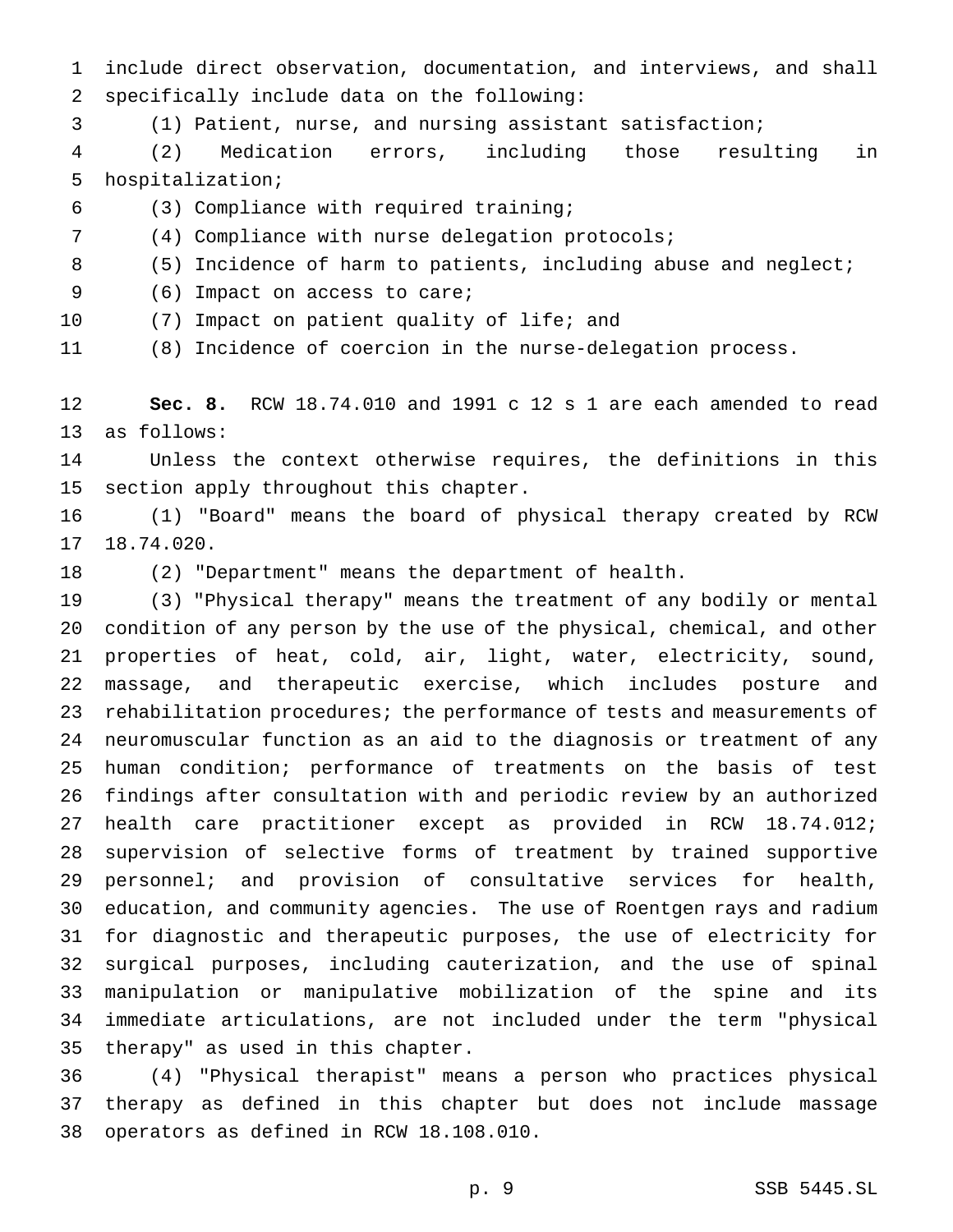(5) "Secretary" means the secretary of health.

 (6) Words importing the masculine gender may be applied to females. (7) "Authorized health care practitioner" means and includes licensed physicians, osteopathic physicians, chiropractors, 5 naturopaths, ((podiatrists, and)) podiatric physicians and surgeons, dentists, and advanced registered nurse practitioners: PROVIDED, HOWEVER, That nothing herein shall be construed as altering the scope of practice of such practitioners as defined in their respective licensure laws.

10 \*NEW SECTION. Sec. 9. The department of social and health services shall not impose civil fines authorized in RCW 18.88A.230 on facilities licensed under chapter 70.128 RCW.

13 This section does not affect any other fines or disciplinary actions authorized to be imposed by the department for facilities licensed under chapter 70.128 RCW.

16 This section expires July 1, 1999.

**\*Sec. 9 was vetoed. See message at end of chapter.**

18 \*NEW SECTION. Sec. 10. A new section is added to chapter 43.03 19 RCW to read as follows:

 (1) Any part-time commission that has rule-making authority, performs quasi-judicial functions, has responsibility for the policy direction of <sup>a</sup> health profession credentialing program, and performs regulatory and licensing functions with respect to <sup>a</sup> health care profession licensed under Title <sup>18</sup> RCW shall be identified as <sup>a</sup> class five group for purposes of compensation.

 (2) Except as otherwise provided in this section, each member of <sup>a</sup> class five group is eligible to receive compensation in an amount not to exceed two hundred fifty dollars for each day during which the member attends an official meeting of the group or performs statutorily prescribed duties approved by the chairperson of the group. <sup>A</sup> person shall not receive compensation for <sup>a</sup> day of service under this section if the person (a) occupies <sup>a</sup> position, normally regarded as full-time in nature, in any agency of the federal government, Washington state government, or Washington state local government; and (b) receives any compensation from such government for working that day.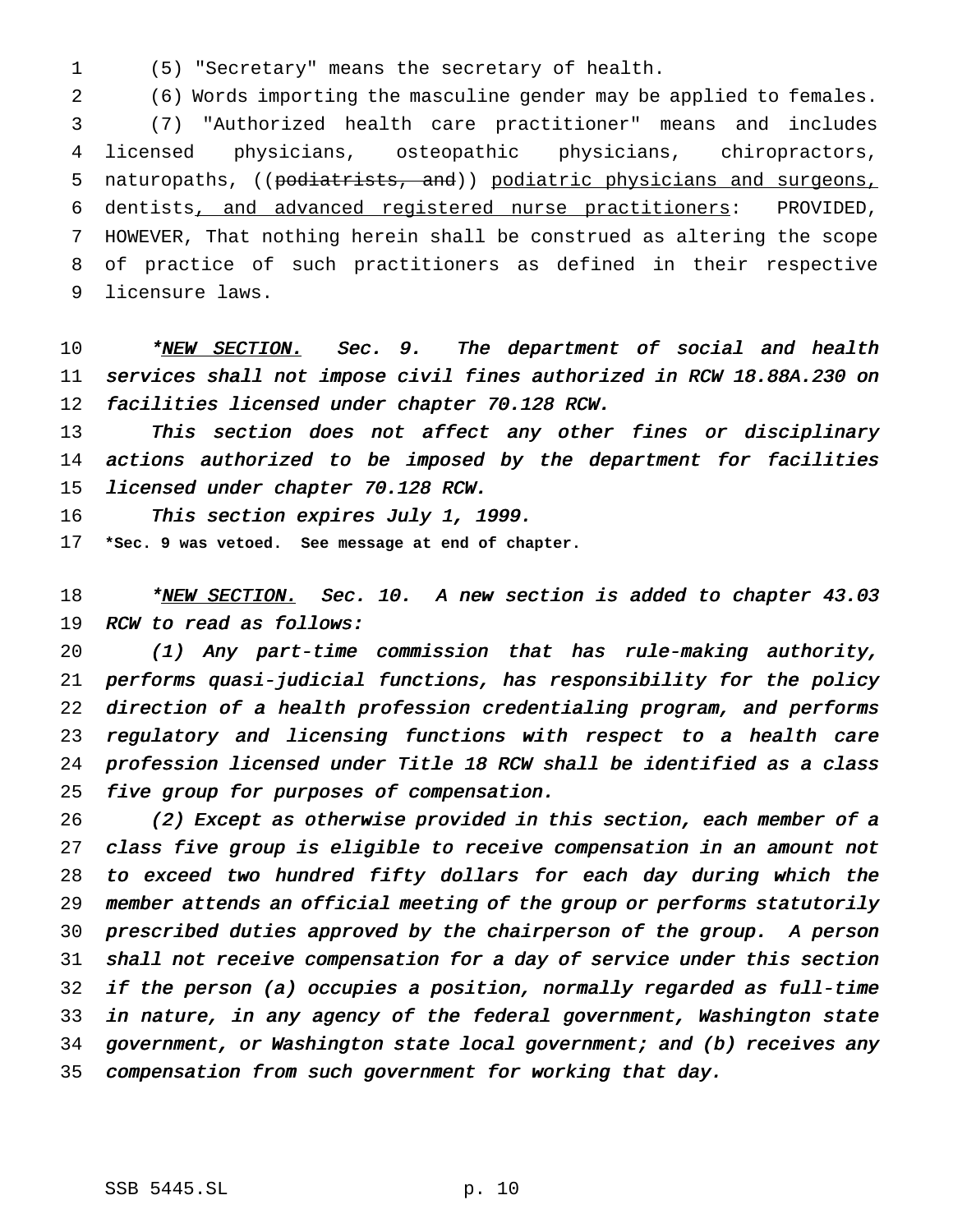(3) Compensation may be paid <sup>a</sup> member under this section only if it is necessarily incurred in the course of authorized business consistent with the responsibilities of the commission established by law.

**\*Sec. 10 was vetoed. See message at end of chapter.**

 NEW SECTION. **Sec. 11.** The department of health shall study the feasibility of updating, designing, and expanding the comprehensive hospital abstract reporting system to include ambulatory and outpatient data. The department shall submit a preliminary report to the legislature by December 31, 1997, and a final report July 1, 1998. The report shall be done in conjunction with potential and current data providers and shall include a cost/benefit analysis, data standards and reporting requirements, financing alternatives, data access and dissemination requirements, prioritization of data needs, and proposed implementation phases.

> Passed the Senate April 21, 1997. Passed the House April 11, 1997. Approved by the Governor May 6, 1997, with the exception of certain items that were vetoed. Filed in Office of Secretary of State May 6, 1997.

Note: Governor's explanation of partial veto is as follows:

 "I am returning herewith, without my approval as to sections 9 and 10, Substitute Senate Bill No. 5445 entitled:

 "AN ACT Relating to making technical corrections to statutes administered by the department of health;"

 Section 9 of SSB 5445 would have stayed imposition of civil fines on adult family homes for the improper delegation of nursing tasks until July 1, 1999, while a study is being done. The Department of Social and Health Services should not be prevented from imposing fines when there have been egregious violations of the law. The department 11 should use its discretion in cases where the law or the propriety of a<br>12 task delegation may be unclear. task delegation may be unclear.

 Section 10 of SSB 5445 would have established a new "class five" category of boards and commissions, that would include only certain health profession commissions. Class five commissions would be eligible to receive compensation up to \$250 per day.

 Currently, there are several levels of boards and commissions with the highest compensation level being \$100 per day. These are groups that have duties of overriding sensitivity and importance to the public welfare and the operation of state government, and whose members meet more than 100 hours per year. It would be unfair and inappropriate to increase the compensation for health profession commissions without considering adjusting the compensation for other boards and commissions as well.